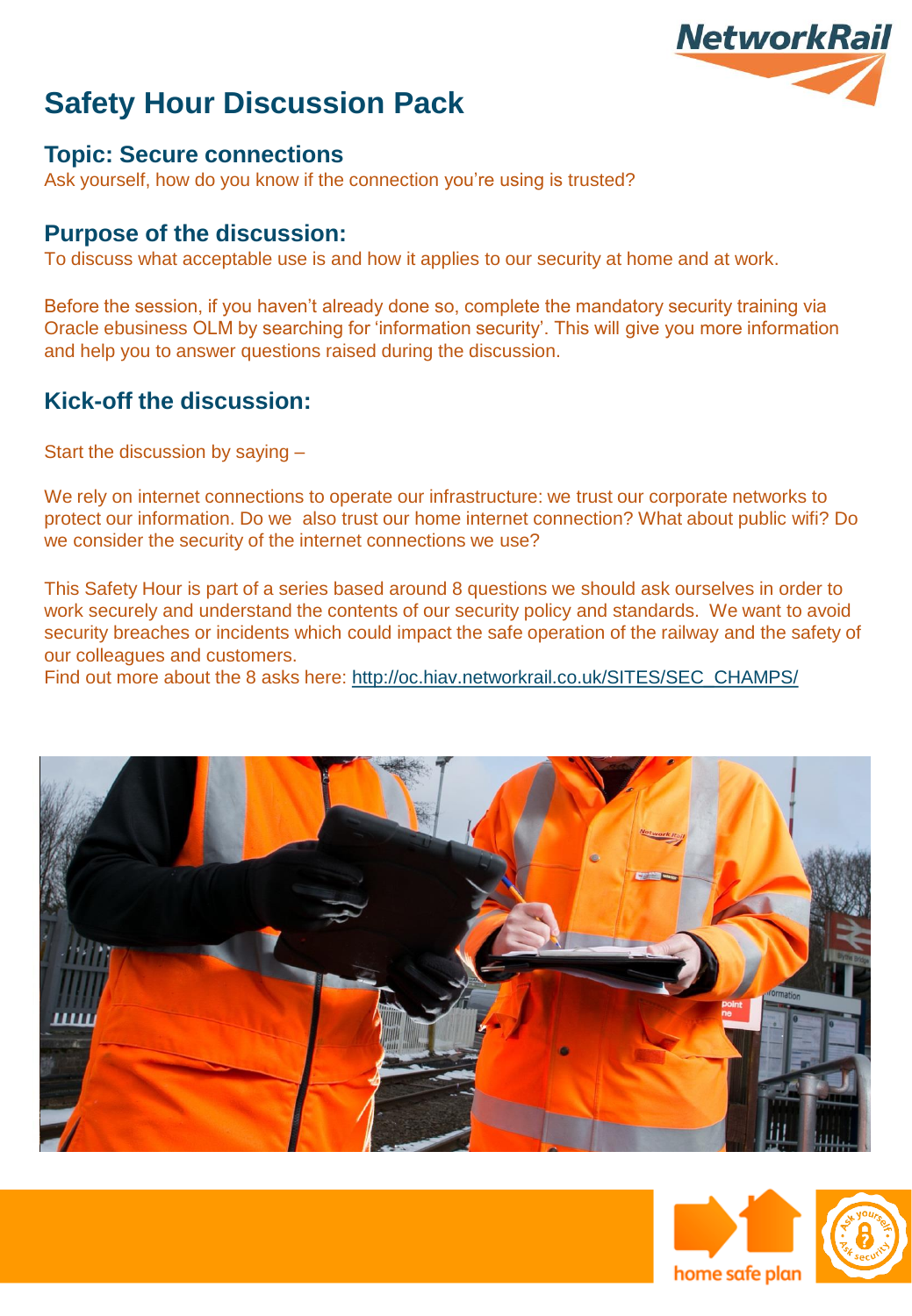

### **Topic: Secure connections**

Ask yourself, how do you know if the connection you're using can be trusted?

Discussion points: Use below to plan your facilitated discussion. Remember, you don't have to have all the answers – the role of the facilitator is to create an engaging discussion where everyone identifies and commits to solutions.

| <b>Discussion points</b>                                 | <b>Supporting notes</b>                                                                                                                                                                                                                                                                                                                                                                     |
|----------------------------------------------------------|---------------------------------------------------------------------------------------------------------------------------------------------------------------------------------------------------------------------------------------------------------------------------------------------------------------------------------------------------------------------------------------------|
| Why do we need to know<br>our connections are<br>secure? | Ask the group to discuss their thoughts on online security. What<br>are the different ways we connect to the internet? How do we<br>protect ourselves when using different connections?                                                                                                                                                                                                     |
|                                                          | <b>Public?</b> – Wireless internet accessed in public places – coffee<br>shops, airports, shopping centres etc.                                                                                                                                                                                                                                                                             |
|                                                          | Home? - Internet provided via a chosen supplier transmitted<br>wirelessly.                                                                                                                                                                                                                                                                                                                  |
|                                                          | Work? - Corporate networks provided by Network Rail accessed<br>using authorised devices                                                                                                                                                                                                                                                                                                    |
|                                                          | Using different connections requires different security considerations.<br>All networks are vulnerable and can be used to access or damage the<br>information and systems connected to them.                                                                                                                                                                                                |
|                                                          | How could this type of attack lead to unsafe circumstances for<br>us?                                                                                                                                                                                                                                                                                                                       |
|                                                          | Has anyone experienced an incident of cyber crime? How did it effect<br>you? Could it have impacted yours, your families or your colleagues<br>safety? (Would you be focussed on your job if you had just had your<br>bank account emptied?)                                                                                                                                                |
|                                                          | Key messages here are:<br>• Our information has value. Consider the importance of where<br>you work, make sure you're working in a safe and secure way,<br>only using secure networks.<br>• Be aware of the risks depending on where you are connecting<br>and what you are doing online.<br>• We are all a target for cyber criminals both personally and as<br><b>Network Rail staff.</b> |



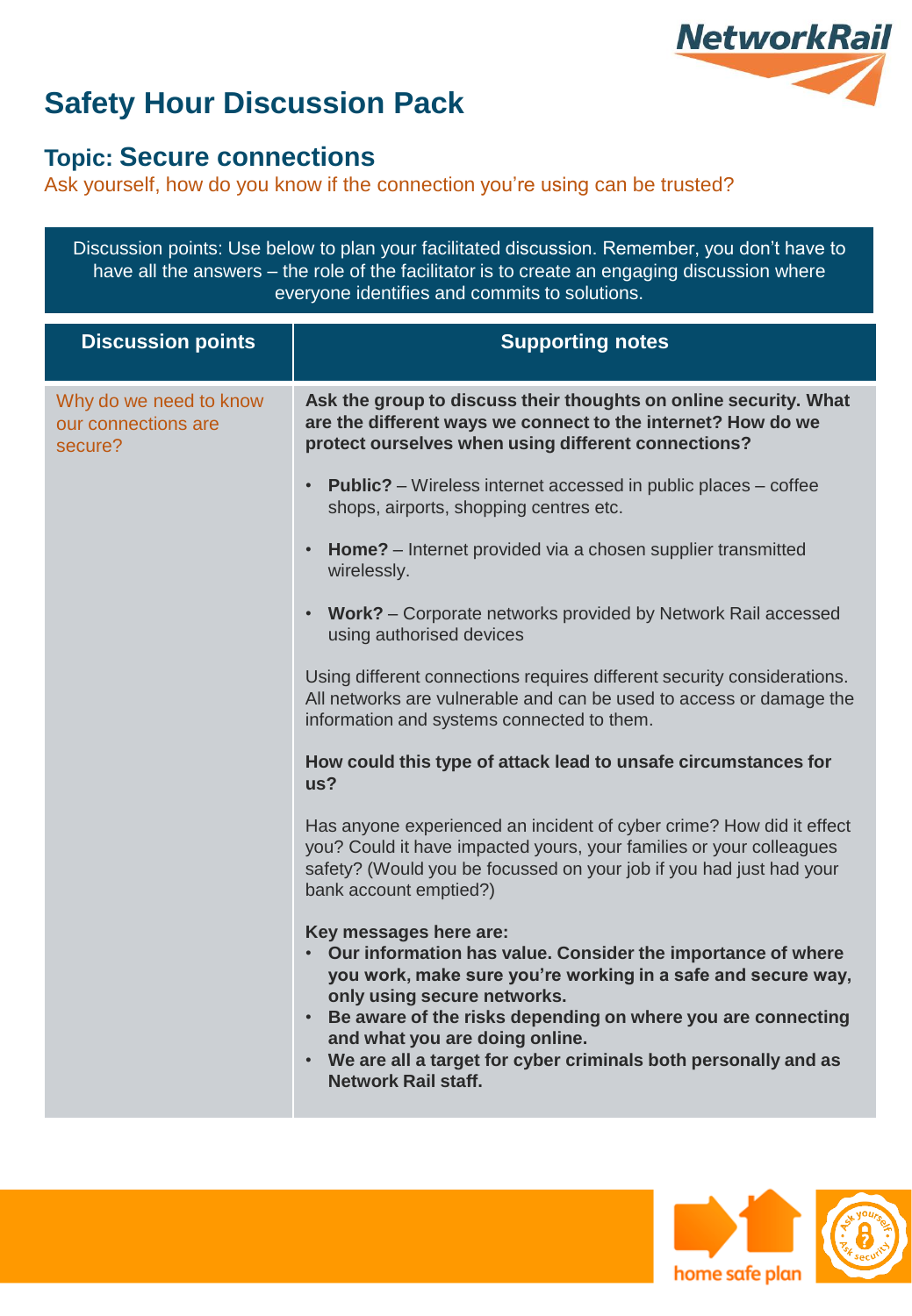

### **Topic: Secure connections**

Ask yourself, how do you know if the connection you're using can be trusted?

Discussion points: Use below to plan your facilitated discussion. Remember, you don't have to have all the answers – the role of the facilitator is to create an engaging discussion where everyone identifies and commits to solutions.

| <b>Discussion points</b> | <b>Supporting notes</b>                                                                                                                                                                                                                                                                                                                                                                                     |
|--------------------------|-------------------------------------------------------------------------------------------------------------------------------------------------------------------------------------------------------------------------------------------------------------------------------------------------------------------------------------------------------------------------------------------------------------|
| What are the risks?      | We are all a target for cyber criminals. Being online, we put<br>ourselves at risk, we work, email, bank and shop, relying on our<br>connections to protect our information.                                                                                                                                                                                                                                |
|                          | Why would someone want to hack into our connections?<br>Who might target you personally?<br>• Who might target us as an organisation?                                                                                                                                                                                                                                                                       |
|                          | Making sure internet connections are secure plays an important<br>part in maintaining a safe railway. Do we understand the risks of<br>different ways of connecting?                                                                                                                                                                                                                                        |
|                          | <b>Public</b> – unauthorised people can intercept anything you are doing<br>online, capturing your password, reading private emails, accessing<br>your bank account.                                                                                                                                                                                                                                        |
|                          | Home - unauthorised people within range could be doing the<br>following, use your bandwidth, use your download allowance,<br>download inappropriate material, access sensitive information or<br>hack into connected devices such as using the camera in your TV to<br>spy on your family.                                                                                                                  |
|                          | Work - we are a target for cyber attacks, criminals will try to<br>damage or access our systems by exploiting staff to bypass our<br>technical controls.                                                                                                                                                                                                                                                    |
|                          | Key messages here are:<br>• A secure connection protects our personal information and the<br>systems and equipment critical for running our infrastructure.<br>• We need trusted secure connections to operate our<br>infrastructure and keep people safe.<br>Connecting to an insecure connection can open ourselves and<br>$\bullet$ .<br>our systems to attacks which could lead to an unsafe situation. |